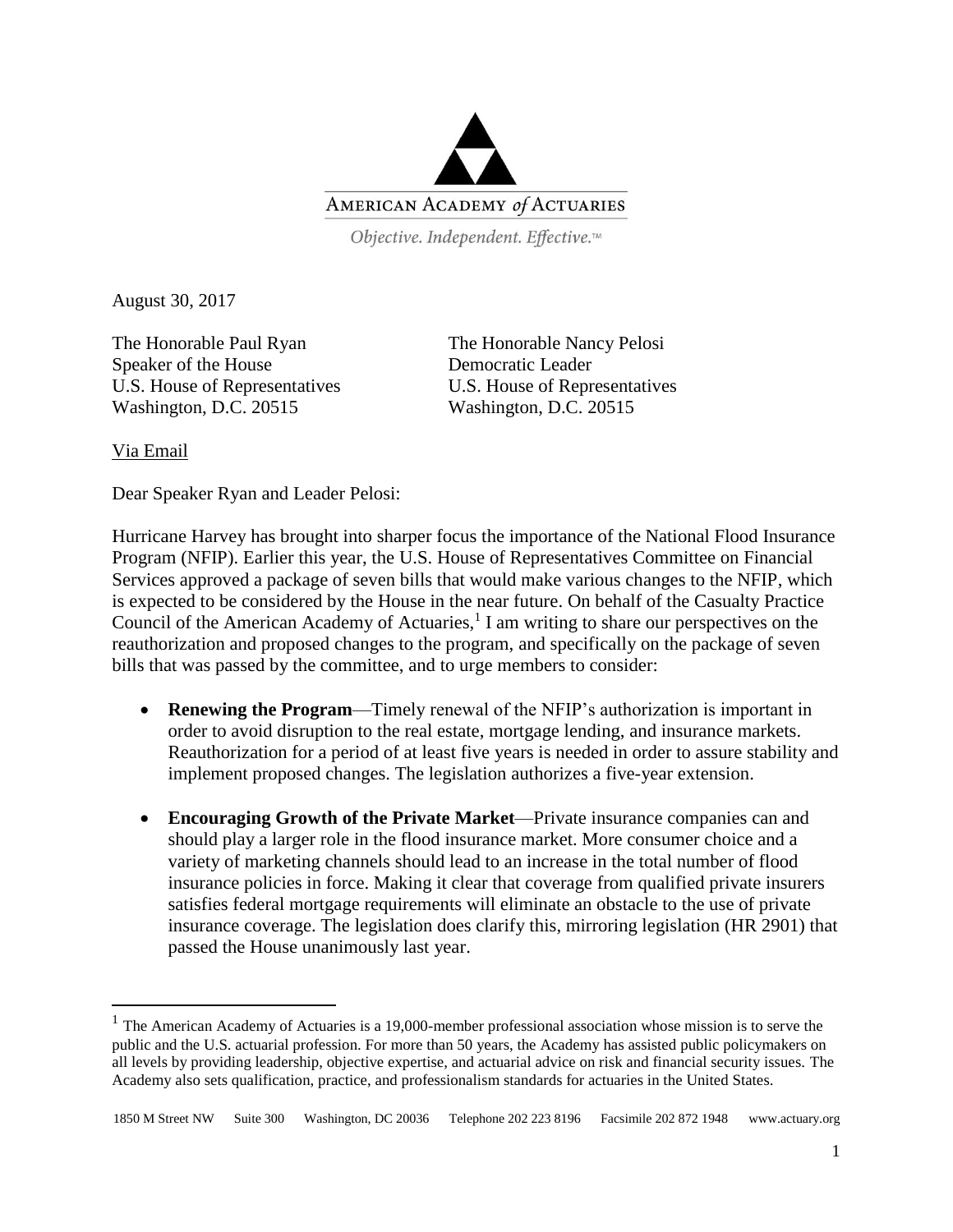- **Avoiding Pricing Disparity and Funding Problems**—Currently, surcharges are imposed on NFIP policies to help pay for the Federal Emergency Management Agency's (FEMA) flood mapping program and the repayment of the NFIP's debt to the U.S. Treasury. If similar surcharges are not imposed on privately issued insurance policies, there will be an artificial pricing disparity between private insurance coverage and that offered by the NFIP. In addition, any net migration of policies from the NFIP to the private market will result in a reduction in funds for flood mapping and debt retirement. The legislation does not address either concern.
- **Resolving the Debt Question**—The NFIP's current debt to the U.S. Treasury of \$24.6 billion (plus annual interest charges of \$400 million) is due almost entirely to claims paid out after mega-storms such as Hurricane Katrina and Superstorm Sandy. (The current debt does not include amounts expected to be added as a result of Hurricane Harvey.) The Congressional Budget Office, the Government Accountability Office, the Federal FEMA, and the American Academy of Actuaries all have noted that the NFIP's premium income by itself is not sufficient to cover "normal" year losses, purchase reinsurance, and repay debt from mega-storms. A realistic limit should be set on what the NFIP can be expected to pay through cash flow and reinsurance, with some form of public absorption of losses beyond that. The legislation does not address this issue beyond requiring a report.
- **Making Data Available**—The NFIP has accumulated a great deal of historical flood loss data that would be helpful to private insurers as they contemplate entering this market. Making historical loss data accessible to insurers and analysts should facilitate growth of the private market and help to make NFIP operations more transparent. The legislation makes helpful changes in this regard.
- **Modernizing Flood Mapping**—The NFIP's flood mapping and risk assessment standards were established in the 1970s and have not kept pace with changes in technology and methods (such as improved catastrophe models, lidar measurements, more data analytics) used in the insurance industry. Updating the NFIP's flood mapping technology and assessments would help to modernize the program, better align it with current insurance industry practices, and improve the accuracy of ratings. The legislation helps by directing the NFIP to modernize its practices.
- **Changing the Mitigation Program**—Taking steps to reduce future losses is an important way to help policyholders and protect taxpayers. The NFIP currently spends most of its mitigation funds on upgrades to properties that have already suffered losses while providing very little help to homeowners who want to act proactively to avoid future losses. The legislation helps to refocus the NFIP's attention on pre-flood mitigation efforts. However, along with FEMA, we observe that this provision would be more meaningful if additional funds were provided.
- **Aligning Coverages**—NFIP policies differ from private insurance policies in several ways, including replacement cost, living expenses, business interruption, and adjustments to limits of coverage. Making these benefits available to NFIP policyholders at